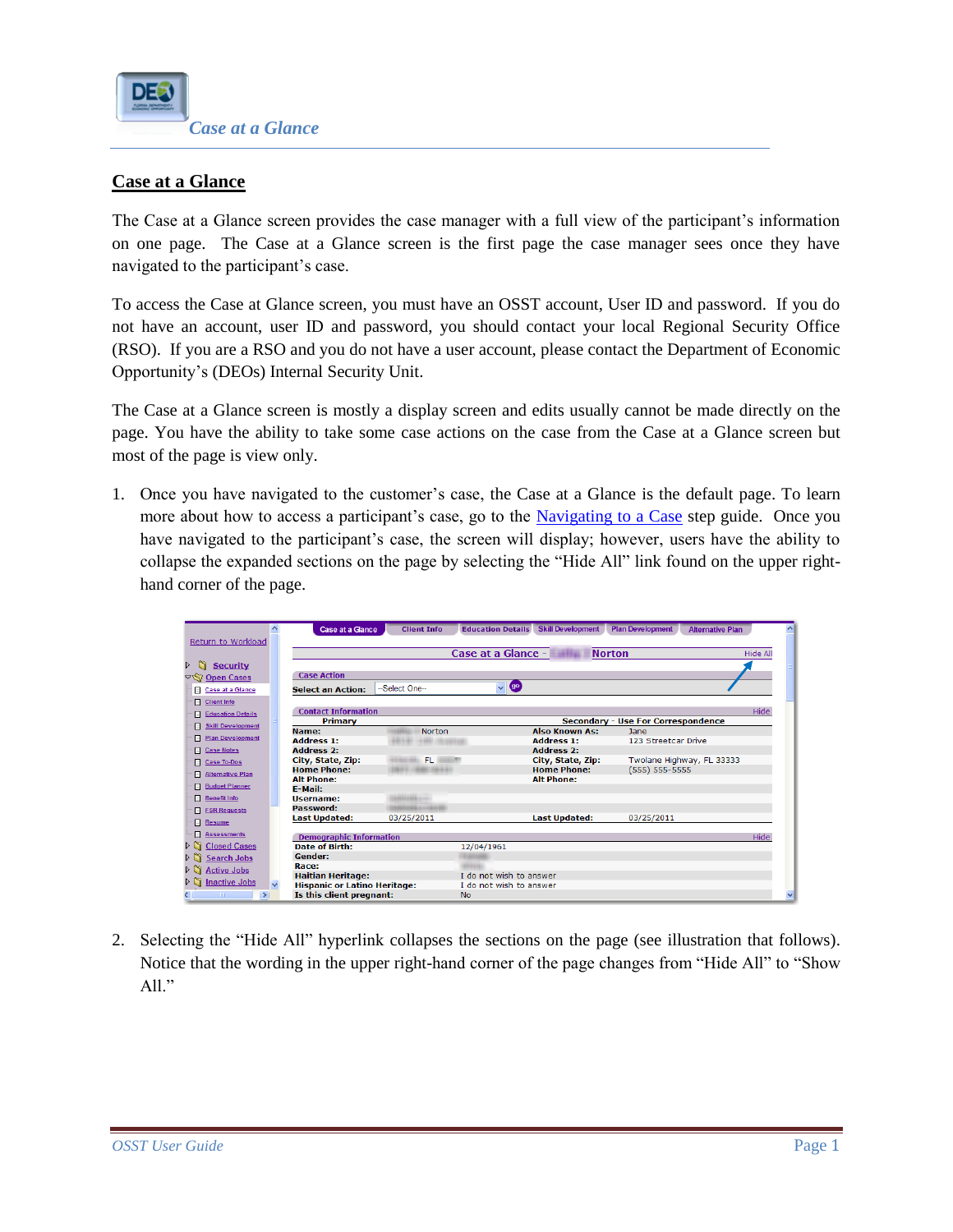

|                                               | Case at a Glance -                        | <b>Norton</b>        | Show All              |
|-----------------------------------------------|-------------------------------------------|----------------------|-----------------------|
| <b>Case Action</b>                            |                                           |                      |                       |
| --Select One--<br><b>Select an Action:</b>    | $\overline{\mathbf{v}}$<br>$\overline{g}$ |                      |                       |
| <b>Contact Information</b>                    |                                           |                      | Show                  |
|                                               |                                           |                      |                       |
| <b>Demographic Information</b>                |                                           |                      | Show                  |
| <b>Household Members List</b>                 |                                           |                      | Show                  |
| <b>Veteran Information</b>                    |                                           |                      | Show                  |
| <b>OSST Information</b>                       |                                           |                      | Show                  |
| <b>Other Important Information</b>            |                                           |                      | Show                  |
| <b>Cash Assistance Time Limit Information</b> |                                           |                      | Show                  |
| <b>Employment Information</b>                 |                                           |                      | Show                  |
|                                               |                                           |                      |                       |
| <b>Case History</b>                           |                                           | <b>Track History</b> | Show<br>Show All<br>7 |
|                                               |                                           |                      |                       |

- 3. Now we will discuss the section of the screen where you can take action. Under the "*Case Action*" section of the page is a dropdown box that offers case action options. The dropdown shows the following options:
	- a. Reassign to another case tracker this selection allows you to reassign the case to another case manager in your unit;
	- b. Close this case this selection starts the process for you to close the case if the case is open. If the case is closed, you will see the option to "*Open this case*;"
	- c. Change Status to Applicant this selection allows you to change the case status to applicant. You will not see this option if the case is already an applicant;
	- d. Change Status to Transitional this selection allows you to change the case status to transitional. You will not see this option if the case is already transitional.

|                               | Case at a Glance -                                   |              | <b>Norton</b> | Show All |
|-------------------------------|------------------------------------------------------|--------------|---------------|----------|
| <b>Case Action</b>            |                                                      |              |               |          |
| <b>Select an Action:</b>      | --Select One--                                       | $\checkmark$ | (go)          |          |
|                               | -Select One--                                        |              |               |          |
|                               | Contact Information Reassign to another case tracker |              |               | Show     |
|                               | Close this case                                      |              |               |          |
|                               | <b>Demographic Infort</b> Change Status to Applicant |              |               | Show     |
|                               | Change Status to Transitional                        |              |               |          |
| <b>Household Members List</b> |                                                      |              |               | Show     |
|                               |                                                      |              |               |          |
| <b>Veteran Information</b>    |                                                      |              |               | Show     |
|                               |                                                      |              |               |          |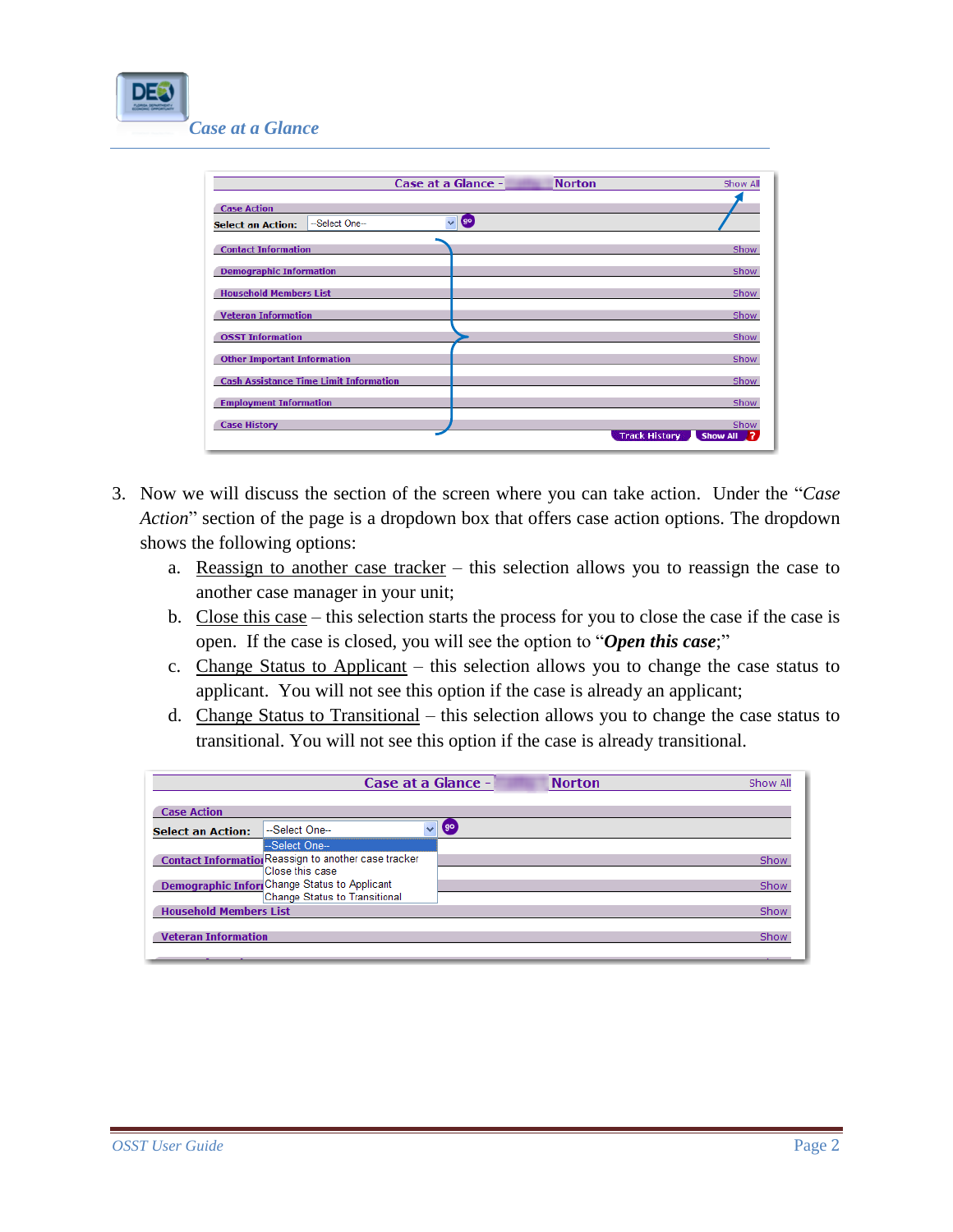

Next, we will discuss the different sections of the Case at a Glance screen.

# **Contact Information**

1. The "*Contact Information*" section of the screen contains basic information about the customer. This includes information such as name, address, phone number, and secondary contact information, if it exists. The Contact Information section also contains the customer's One Stop Service Tracking (OSST) user ID and a field that indicates whether or not a password exists. If a password exists, it is not visible to system users. The section also has a "Last Updated" date that shows when the contact information was last updated. You also have the ability to hide this section and other individual sections of the screen.

| <b>Contact Information</b> |                                    |                       |                           | Hide |
|----------------------------|------------------------------------|-----------------------|---------------------------|------|
| Primary                    | Secondary - Use For Correspondence |                       |                           |      |
| Name:                      | Norton                             | <b>Also Known As:</b> | Jane                      |      |
| <b>Address 1:</b>          |                                    | <b>Address 1:</b>     | 123 Streetcar Drive       |      |
| <b>Address 2:</b>          |                                    | <b>Address 2:</b>     |                           |      |
| City, State, Zip:          | FL.                                | City, State, Zip:     | Twolane Highway, FL 33333 |      |
| <b>Home Phone:</b>         |                                    | <b>Home Phone:</b>    | (555) 555-5555            |      |
| <b>Alt Phone:</b>          |                                    | <b>Alt Phone:</b>     |                           |      |
| E-Mail:                    |                                    |                       |                           |      |
| Username:                  |                                    |                       |                           |      |
| Password:                  |                                    |                       |                           |      |
| <b>Last Updated:</b>       | 03/25/2011                         | <b>Last Updated:</b>  | 03/25/2011                |      |

In the next illustration, we selected hide for this section of the screen. The Contact Information section of the page displays in the collapsed view, however, the section directly beneath it is not hidden.

|                                          | Case at a Glance -<br><b>Norton</b>       | <b>Hide All</b> |
|------------------------------------------|-------------------------------------------|-----------------|
| <b>Case Action</b>                       |                                           |                 |
| -Select One-<br><b>Select an Action:</b> | $\left( 9^{\circ} \right)$<br>$\ddotmark$ |                 |
| <b>Contact Information</b>               |                                           | Show            |
| <b>Demographic Information</b>           |                                           | Hide            |
| <b>Date of Birth:</b>                    | 12/04/1961                                |                 |
| Gender:                                  |                                           |                 |
| Race:                                    |                                           |                 |
| <b>Haitian Heritage:</b>                 | I do not wish to answer                   |                 |
| <b>Hispanic or Latino Heritage:</b>      | I do not wish to answer                   |                 |
| Is this client pregnant:                 | <b>No</b>                                 |                 |
| <b>Pregnancy Due Date:</b>               |                                           |                 |
| <b>Customer a Refugee:</b>               | <b>No</b>                                 |                 |
| <b>Customer an ABAWD:</b>                | <b>No</b>                                 |                 |
| <b>Citizenship:</b>                      |                                           |                 |

### **Demographic Information**

2. The "*Demographic Information"* section contains the customer's date of birth, gender, race, heritage, pregnancy status and due date (if applicable), refugee status, *Able Bodied Adult without*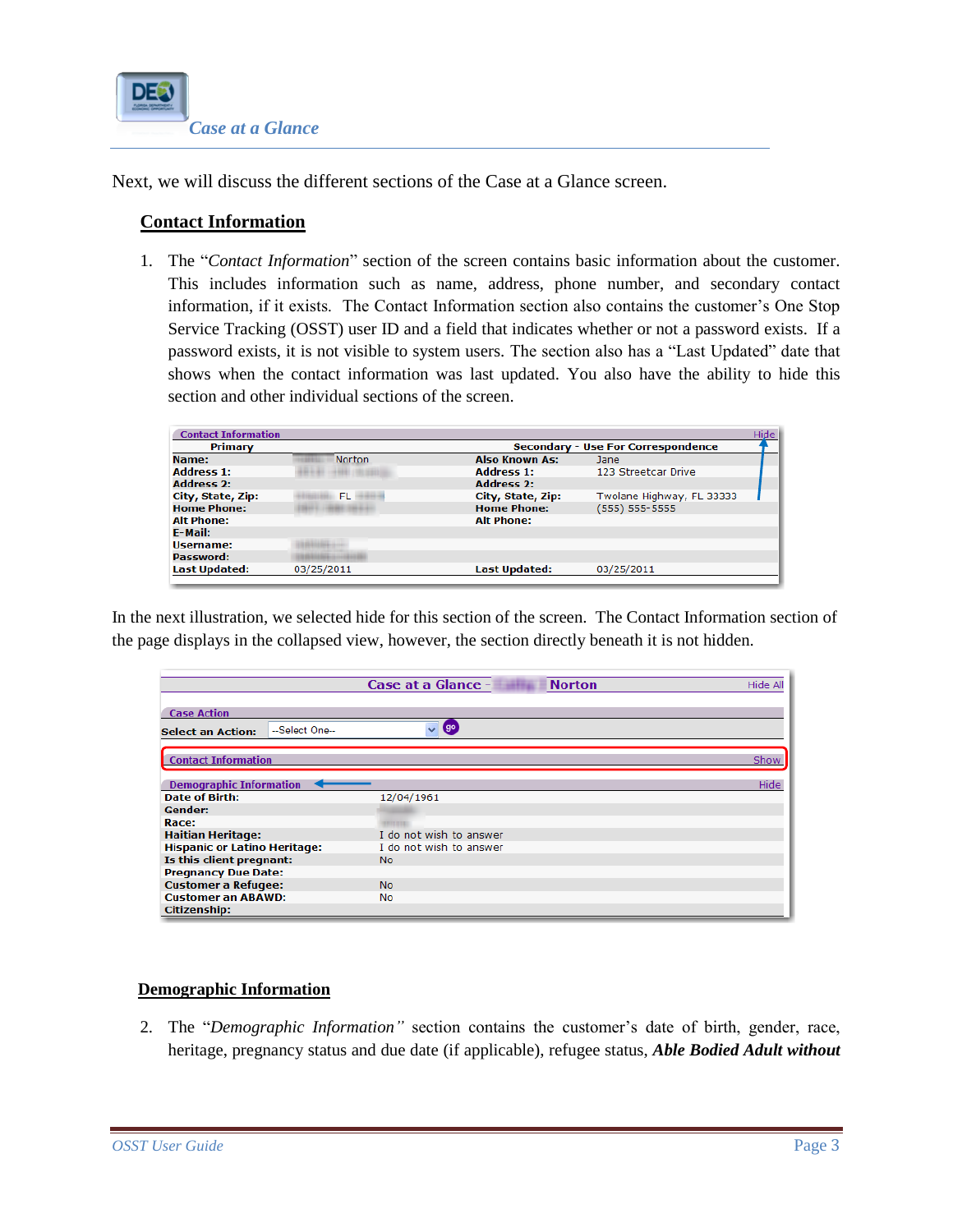

**Dependents** (ABAWD)<sup>1</sup> status and citizenship status. Most of the information comes over in the interface between OSST and the Department of Children and Families (DCF) system, FLORIDA. However, if you are creating a case in OSST, you will enter the information that displays on the Case at a Glance screen. As with the Contact Information section and other section of this screen, you have the ability to hide this section.

| <b>Demographic Information</b>      | Hide                    |
|-------------------------------------|-------------------------|
| <b>Date of Birth:</b>               | 12/04/1961              |
| Gender:                             |                         |
| Race:                               |                         |
| <b>Haitian Heritage:</b>            | I do not wish to answer |
| <b>Hispanic or Latino Heritage:</b> | I do not wish to answer |
| Is this client pregnant:            | No                      |
| <b>Pregnancy Due Date:</b>          |                         |
| <b>Customer a Refugee:</b>          | <b>No</b>               |
| <b>Customer an ABAWD:</b>           | <b>No</b>               |
| <b>Citizenship:</b>                 |                         |

## **Household Member List**

3. The "*Household Member List*" section of the screen contains information about other people in the customer's household. This information will come from the FLORIDA system during the FLORIDA to OSST when the case is created or updated by the nightly interface. If you are creating the case in OSST, you will complete this information. The household member list includes the member's name, social security number (SSN), gender, date of birth, and relationship to the customer.

| <b>Household Members List</b> |             |        |      |               |              | Hidel |
|-------------------------------|-------------|--------|------|---------------|--------------|-------|
| <b>Name</b>                   | <b>SSN</b>  | Gender | Race | Date of Birth | Relationship |       |
| <b>Margaret</b>               |             | Female |      |               | Child        |       |
| <b>Public, John</b>           | 111-11-1112 | Male   |      | 01/12/1958    | Other        |       |
|                               |             |        |      |               |              |       |

4. The Household Member List section of the page is partially interactive. If you click on a household member name from the Case at a Glance screen, you will be directed to the screen to edit information for a household member. See the following steps.

l

<sup>&</sup>lt;sup>1</sup> Able-Bodied Adult without Dependents or **ABAWD** is an individual who is required to participate in Supplemental Nutrition Assistance Program (SNAP) Employment and Training program when it is mandatory.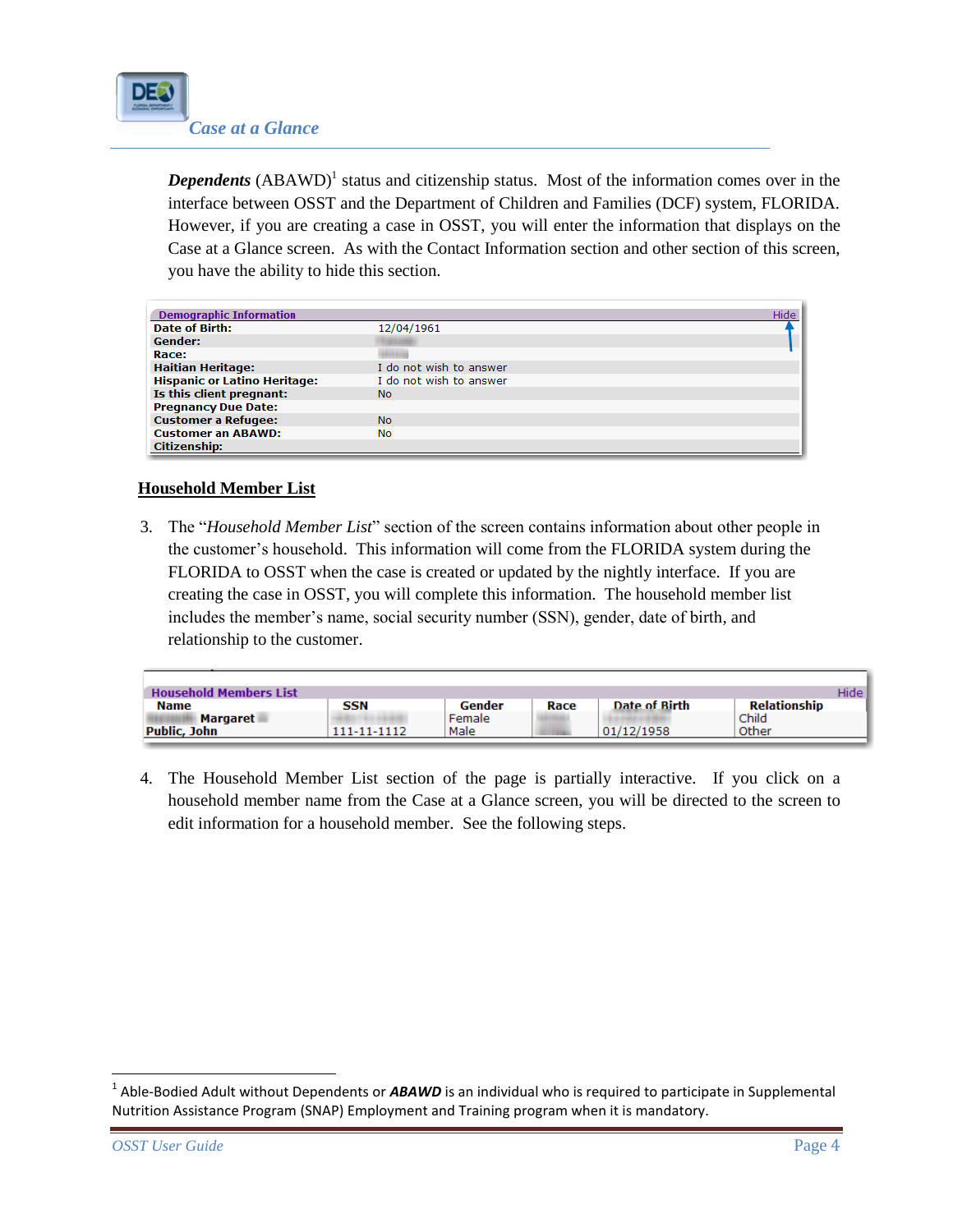

| OSST Staging Server - Windows Internet Explorer                                                                                        |                                                    |                                                                                                    | E ∥⊕∥×                            |
|----------------------------------------------------------------------------------------------------------------------------------------|----------------------------------------------------|----------------------------------------------------------------------------------------------------|-----------------------------------|
| https://osststaging.awi.state.fl.us/osststaging/casetracking/default.cfm?timeout_message=y                                             |                                                    | $+$ $\times$<br>↓ Certificate Error                                                                | - م<br>spa envy                   |
| Edit<br>View<br>Favorites Tools Help                                                                                                   |                                                    |                                                                                                    |                                   |
| ശ<br> - ကျွး -                                                                                                                         |                                                    | Q T Web Search + Q Bookmarks T Settings ▼ RN BN Bookstore C T HP Solutions ▼ S HP Free Templates ▼ | $\rightarrow$                     |
| Contribute CEdit in Contribute<br>Post to Blog                                                                                         |                                                    |                                                                                                    |                                   |
| 48<br>OSST Staging Server                                                                                                              |                                                    |                                                                                                    | ☆ - 同 - 曲 - Drage - 圓 - ① Tools - |
| Norton<br><b>Service Tracking</b><br>OSST status : MN / Open - PA<br>Click the Help on this page to get additional information.        | OSST ID: 45698                                     | <b>STAGING</b><br>Ę                                                                                |                                   |
|                                                                                                                                        |                                                    |                                                                                                    |                                   |
| <b>Haitian Heritage:</b><br>$\overline{\phantom{a}}$<br><b>Hispanic or Latino Heritage:</b><br>Return to Workload                      | I do not wish to answer<br>I do not wish to answer |                                                                                                    | ∧                                 |
| Is this client pregnant:<br><b>Pregnancy Due Date:</b>                                                                                 | <b>No</b>                                          |                                                                                                    |                                   |
| <b>Customer a Refugee:</b><br><b>Security</b>                                                                                          | <b>No</b>                                          |                                                                                                    |                                   |
| <b>Customer an ABAWD:</b><br>▽ Sy Open Cases                                                                                           | <b>No</b>                                          |                                                                                                    |                                   |
| <b>Citizenship:</b><br>Case at a Glance                                                                                                |                                                    |                                                                                                    |                                   |
| Client Info<br><b>Household Members List</b>                                                                                           |                                                    |                                                                                                    | Hide                              |
| <b>Name</b><br><b>Education Details</b>                                                                                                | <b>SSN</b><br>Gender                               | <b>Date of Birth</b><br>Race                                                                       | <b>Relationship</b>               |
| <b>Margaret</b><br><b>Skill Development</b><br>п<br><b>Public, John</b>                                                                | 111-11-1112<br>Male                                | White<br>01/12/1958                                                                                | Child<br>Other                    |
| Plan Development                                                                                                                       |                                                    |                                                                                                    |                                   |
| <b>Veteran Information</b><br>Case Notes                                                                                               |                                                    |                                                                                                    | Hide                              |
| Is this Client the spouse/dependent of someone:<br>Case To-Dos                                                                         |                                                    |                                                                                                    | Unknown                           |
| In military service?<br><b>Alternative Plan</b><br>In the Florida National Guard or Reserves?                                          |                                                    |                                                                                                    | Unknown                           |
| Who is currently activated?<br><b>Budget Planner</b>                                                                                   |                                                    |                                                                                                    | <b>Unknown</b>                    |
| <b>Recently Separated Veteran:</b><br><b>Benefit Info</b>                                                                              |                                                    |                                                                                                    | <b>No</b>                         |
| <b>Veteran Type:</b><br>FSR Requests                                                                                                   |                                                    |                                                                                                    | Non-Veteran                       |
| <b>Veteran Disability:</b><br>Resume                                                                                                   |                                                    |                                                                                                    | <b>Not Disabled</b>               |
| <b>OSST Information</b><br>Assessments                                                                                                 |                                                    |                                                                                                    | Hide                              |
| <b>OSST Participant ID:</b><br>$\mathcal{L}$<br><b>Closed Cases</b>                                                                    | 45698                                              |                                                                                                    |                                   |
| <b>OSST Status:</b><br><b>Search Jobs</b><br>ÞΠ                                                                                        | <b>MN</b>                                          |                                                                                                    |                                   |
| How case was created:<br><b>Active Jobs</b><br>ÞΝ                                                                                      | <b>DCF</b> Interface                               |                                                                                                    |                                   |
| Date created in OSST:                                                                                                                  | 08/23/1998                                         |                                                                                                    |                                   |
| $\triangleright$ <b>S</b> Inactive Jobs<br><b>Most Recent DCF Update:</b><br>$\ddot{\phantom{1}}$<br><b>Mapped by Interface Using:</b> | 03/25/2011<br>Not Available                        |                                                                                                    |                                   |
| $\rightarrow$<br>Caro Mouamont Bartsiations                                                                                            | Mana                                               |                                                                                                    |                                   |
| Done                                                                                                                                   |                                                    | <b>D</b> Internet                                                                                  | $0.100\%$                         |

Clicking the household members name directs you to the screen that displays information about that particular household member.

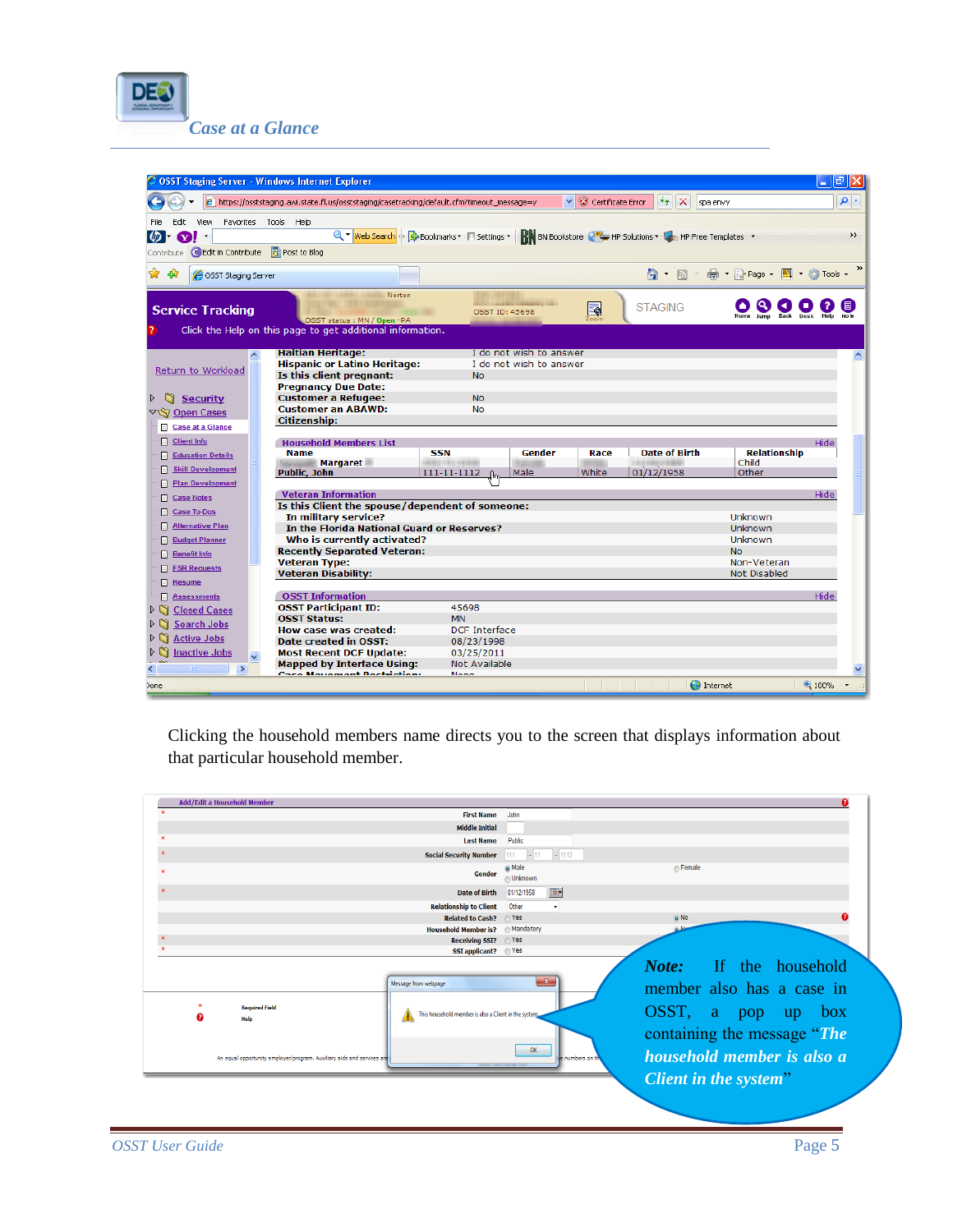

Household member's information includes.

- Name
- Social Security Number
- Gender
- Birth date
- Relationship to the Client is the relationship status of the household member to the customer on the case.
- Related to Cash –tells the user whether or not the household member is part of the cash assistance group.
- Household Member Is tells the user if the household member is a mandatory participant or if they are exempt from program participation.
- Receiving SSI tells the user whether or not the household member is receiving SSI.
- SSI Applicant tells the user whether or not the household member has applied for SSI.

\*\*Note: Household member information including questions with yes or no responses is automatically populated when the case is created via the FLORIDA to OSST interface. If the user is adding the household member, all of the information must be entered manually.

#### **Veteran Information**

This section provides veteran information for the customer and asks the following questions:

Is this Client *the spouse/dependent* of someone:

- In Military Service?
- In the Florida National Guard or Reserves?
- Who is currently activated?

\*These questions specifically address whether the customer a spouse or dependent. The next two questions are specific to whether the customer is:

- A recently separated veteran
- Veteran type
- Veteran Disability

| <b>Veteran Information</b>                      | Hide           |
|-------------------------------------------------|----------------|
| Is this Client the spouse/dependent of someone: |                |
| In military service?                            | <b>Unknown</b> |
| In the Florida National Guard or Reserves?      | Unknown        |
| Who is currently activated?                     | <b>Unknown</b> |
| <b>Recently Separated Veteran:</b>              | No.            |
| <b>Veteran Type:</b>                            | Non-Veteran    |
| <b>Veteran Disability:</b>                      | Not Disabled   |
|                                                 |                |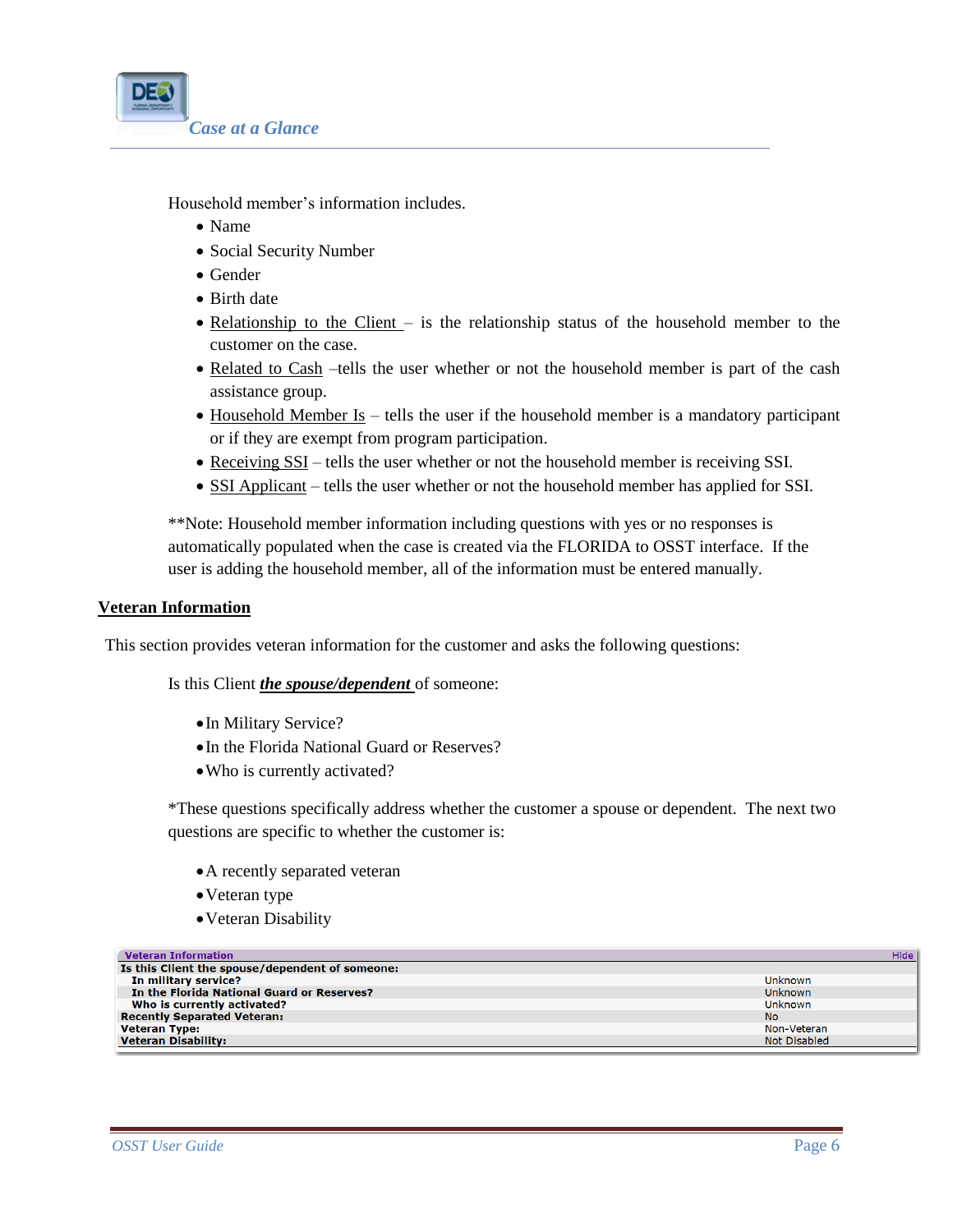

Unlike household member information, Veteran information is not automatically generated if the case was created via the FLORIDA to OSST interface. The information WILL NOT automatically populate since DCF does not require this type of information in their system for determining benefits. All answers will default to "unknown" until the information is edited by staff during work registration in OSST or when the information is updated on the Client Info screen.

## **OSST Information**

Information specific to the participant's OSST case displays under the OSST information section.

| <b>OSST Information</b>               |               | Hide |
|---------------------------------------|---------------|------|
| <b>OSST Participant ID:</b>           | 45698         |      |
| <b>OSST Status:</b>                   | <b>MN</b>     |      |
| How case was created:                 | DCF Interface |      |
| Date created in OSST:                 | 08/23/1998    |      |
| <b>Most Recent DCF Update:</b>        | 02/07/2013    |      |
| <b>Mapped by Interface Using:</b>     | Not Available |      |
| <b>Case Movement Restriction:</b>     | <b>None</b>   |      |
| <b>Client authorized to use OSST?</b> | <b>No</b>     |      |
|                                       |               |      |

- OSST Participant  $ID -$  is an identifier unique to the participant. The OSST Participant ID is randomly assigned by OSST when a case is created.
- OSST Status is the participant's current OSST case status. In the example, the status is MN which stands for mandatory. This means that the customer is a mandatory participant. Other case statuses include: *AP* – applicant and *TS* – transitional
- How case was created tells the user whether the case was created by manually by work registration or through the DCF Interface. Cases created via the interface will display **DCF Interface**, whereas cases created manually will display **OSST Work Registration.**
- Date Created in OSST displays the date of when the case was originally created.
- Most Recent DCF Update displays the date of the last time the OSST record was updated by the DCF Interface
- Mapped by Interface Using displays the zip code that was used in determining what region, county and unit (R/C/U) to send the case to based on the region's mapping request. Cases that have not been updated via the interface since the Case at a Glance screen has been updated will display "Not Available" in this field. Similarly, cases that are created by OSST Work Registration where no update has occurred on the case from DCF will display "Not Available" for the case until there is an interface record.
- Case Movement Restriction gives the user the ability to determine if a specific case, regardless of zip code mapping, should go to a unit other than the designated unit based on the region's zip code mapping. For example, a case manager with a special population such as those with medical limitations may work those cases in 1/37/9999 and every medial case in the region is placed in this unit. By selecting to restrict the case movement, the user is instructing the system to make sure the case returns to 1/37/9999 every time it reopens from being closed even if the customer's zip code has them mapped to a 1/37/400. To set the case restriction, the user will update it on the Client Info page.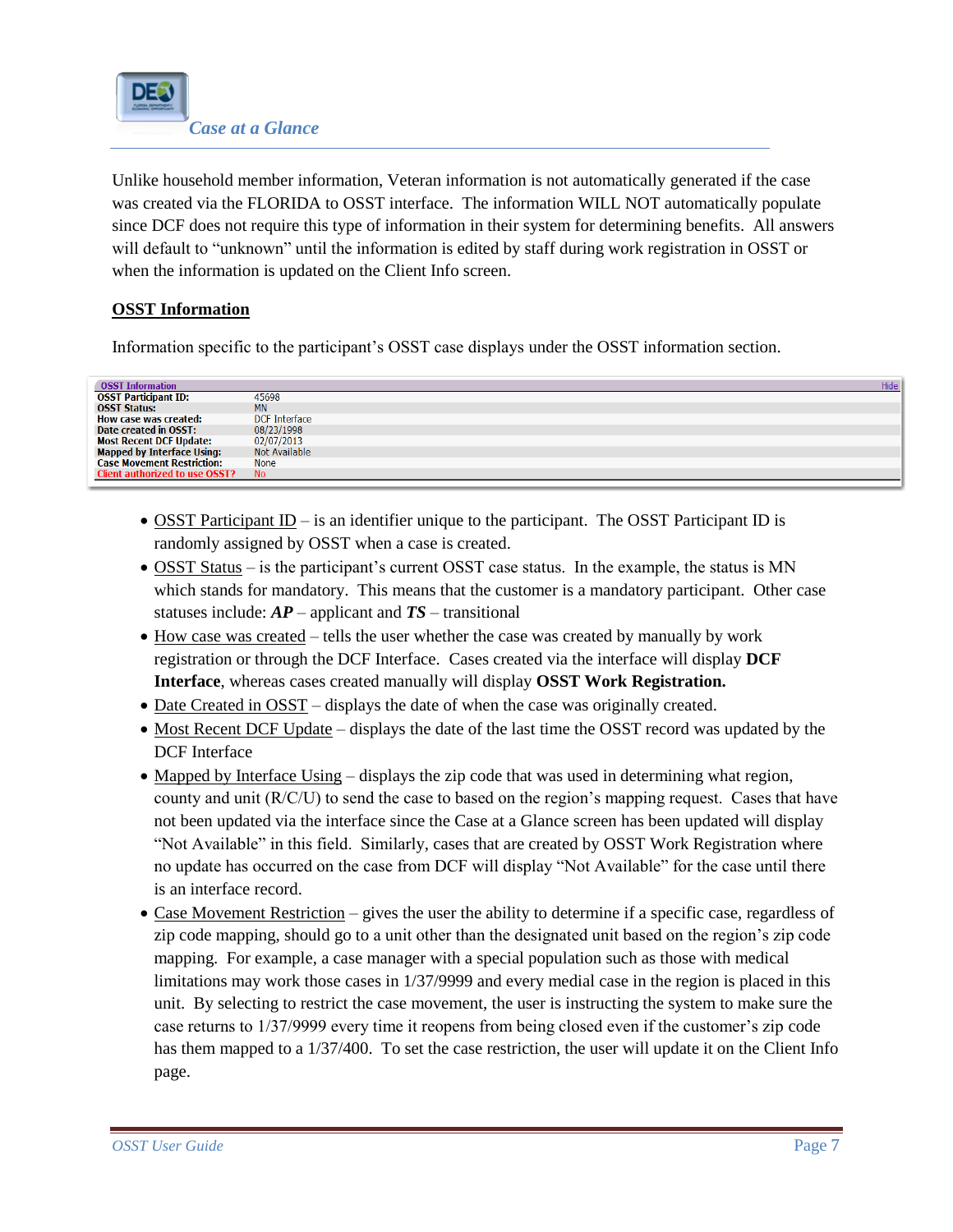

## **Other Important Information**

The two questions under this section address whether customer is registered with **Selective Service** and asks the user to provide the **Selective Service Registration Number.**

| <b>Other Important Information</b>        | Hide l |
|-------------------------------------------|--------|
| <b>Registered with Selective Service:</b> |        |
| Selective Service Registration Number:    |        |

[R](http://www.google.com/imgres?imgurl=http://bp3.blogger.com/_8lC8UqUljvQ/R3nNSk3WOOI/AAAAAAAAASQ/HdiNxjIqca0/s320/ist2_2418942_important_remember_ribbon_tied_on_finger_as_reminder_close_up.jpg&imgrefurl=http://thewanderingpolarbear.blogspot.com/2008_01_01_archive.html&usg=__qYbinRMid3fK_H9dlMPaZ3L5v58=&h=214&w=320&sz=8&hl=en&start=116&zoom=1&um=1&itbs=1&tbnid=gBiaDKhLLdKejM:&tbnh=79&tbnw=118&prev=/images?q=finger+with+ribbon&start=100&um=1&hl=en&sa=N&ndsp=20&tbs=isch:1&ei=BT6STaXqEcnZgAer_IAa)emember: Case-at-a Glance is a display page. This information may be updated by visiting the  $\sqrt{2}$ participant's Client Info page and making the applicable changes.

#### **Cash Assistance Time Limit Information**

The *Cash Assistance Time Limit Information* section provides information about the participants Temporary Cash Assistance (TCA) time limits, if applicable. This information comes from FLORIDA, but can be edited by Regional Workforce Board (RWB) staff. The information that comes over from FLORIDA is information from the system's ARCA screen, where information about time limits is housed. Since the DCF worker must update this information, the data that comes over from FLORIDA is based on the last update made by the DCF Economic Self-Sufficiency Specialist or ESS. If the information is available, the ARCA update date, time limit, number of months used and through date will be populated.

| <b>Cash Assistance Time Limit Information</b> |                                              | Hide |
|-----------------------------------------------|----------------------------------------------|------|
| Date ARCA was updated                         | $\overline{\bullet}$                         |      |
| * Time Limit                                  | <b>Months in Track:</b><br><b>Remaining:</b> |      |
| <b>Number of Months Used</b>                  |                                              |      |
| * Through Date                                | $\boxed{\circ}$                              |      |

 $\mathbf{t}$ [R](http://www.google.com/imgres?imgurl=http://bp3.blogger.com/_8lC8UqUljvQ/R3nNSk3WOOI/AAAAAAAAASQ/HdiNxjIqca0/s320/ist2_2418942_important_remember_ribbon_tied_on_finger_as_reminder_close_up.jpg&imgrefurl=http://thewanderingpolarbear.blogspot.com/2008_01_01_archive.html&usg=__qYbinRMid3fK_H9dlMPaZ3L5v58=&h=214&w=320&sz=8&hl=en&start=116&zoom=1&um=1&itbs=1&tbnid=gBiaDKhLLdKejM:&tbnh=79&tbnw=118&prev=/images?q=finger+with+ribbon&start=100&um=1&hl=en&sa=N&ndsp=20&tbs=isch:1&ei=BT6STaXqEcnZgAer_IAa)emember: RWB staff may edit this information in OSST. However, this information should be used to guide case managers to provide program services to customers based on their goals, skills, education level and the estimated number of months the customer has left in their 48 month time-limited assistance. To update this section, staff is encouraged to review the information on FLORIDA's ARCA screen. To learn more about how to update the cash assistance time limit information, please review the Client Information guide.

### **Employment Information**

5. The last section on the Client Info page is the *Employment Information* section. This section focuses on the participant's employment status including: has the participant received a notice of layoff or separated from the military, is the participant looking for work, is the participant receiving reemployment assistance, is the participant a migrant seasonal farm worker, or is the participant a